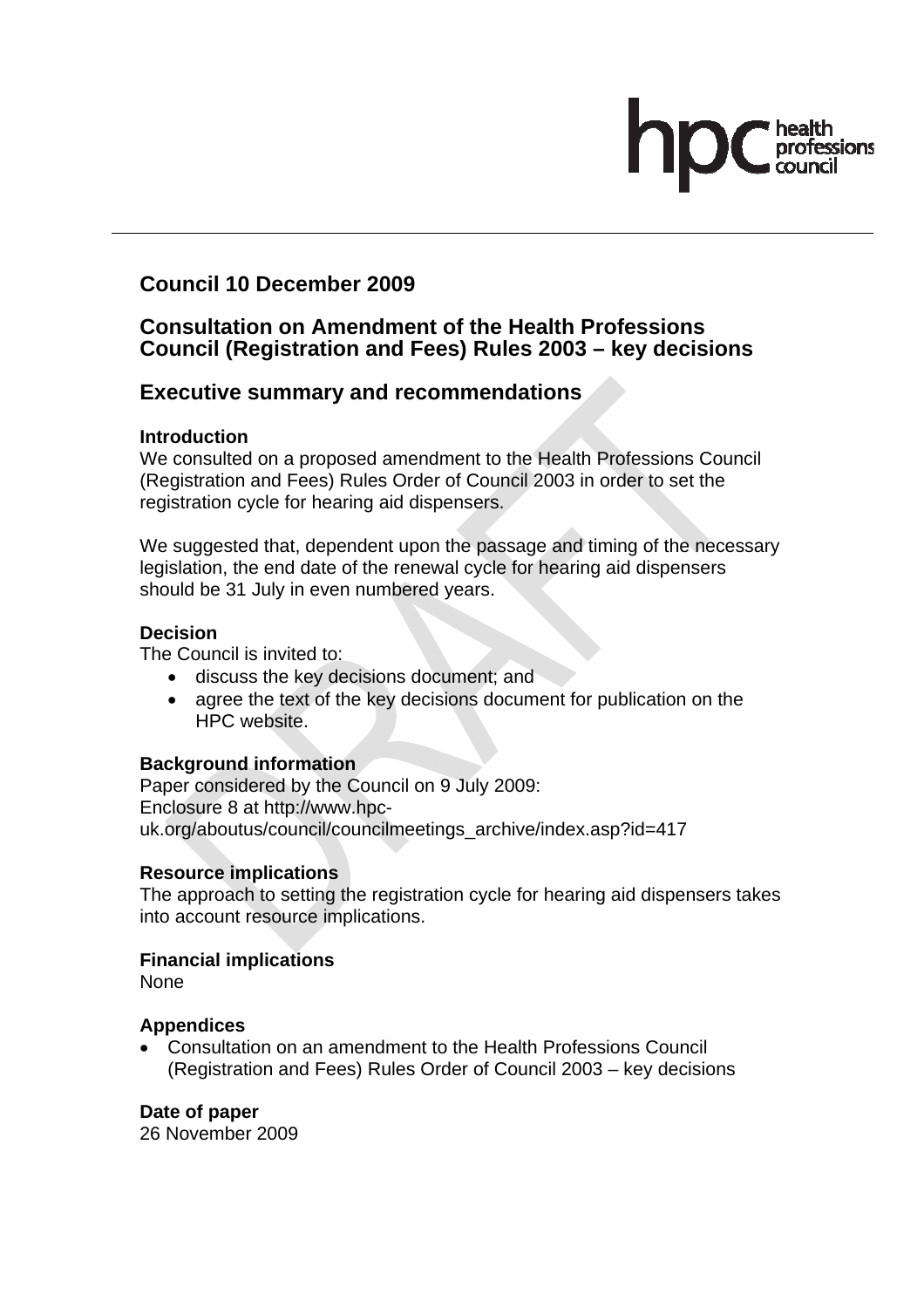# fessions

# **Consultation on Amendment of the Health Professions Council (Registration and Fees) Rules 2003 – key decisions**

#### **Introduction**

We consulted on a proposed amendment to the Health Professions Council (Registration and Fees) Rules Order of Council 2003 in order to set the registration cycle for hearing aid dispensers.

We suggested that, dependent upon the passage and timing of the necessary legislation, the end date of the renewal cycle for hearing aid dispensers should be 31 July in even numbered years.

### **Background**

The Hearing Aid Council (HAC) is the statutory body responsible for setting standards of professional training, performance and conduct for individuals and companies involved in the assessment of hearing loss and subsequent sale of hearing aids. The HAC holds a register of hearing aid dispensers.

The Department of Health has recently consulted on an Order under section 60 of the Health Act 1999 about the regulation of private hearing aid dispensers. Under this Order, the HAC will be abolished and responsibility for the registration of hearing aid dispensers will be transferred to the Health Professions Council. Assuming the Order is approved by Parliament, we currently anticipate that a new part of the Register for hearing aid dispensers will open in April 2010.

Registration with the HPC is renewed every two years. Each profession has a two year cycle and renews its registration on the same date, regardless of when an individual first applied for registration.

We consulted last year on the registration cycle for hearing aid dispensers, based upon the Register for hearing aid dispensers opening in April 2009. However, the legislation to transfer hearing aid dispensers from the HAC to the HPC was delayed. The delay to the legislation has also affected the two year registration cycle. Consequently, we ran a second consultation on a revised registration cycle.